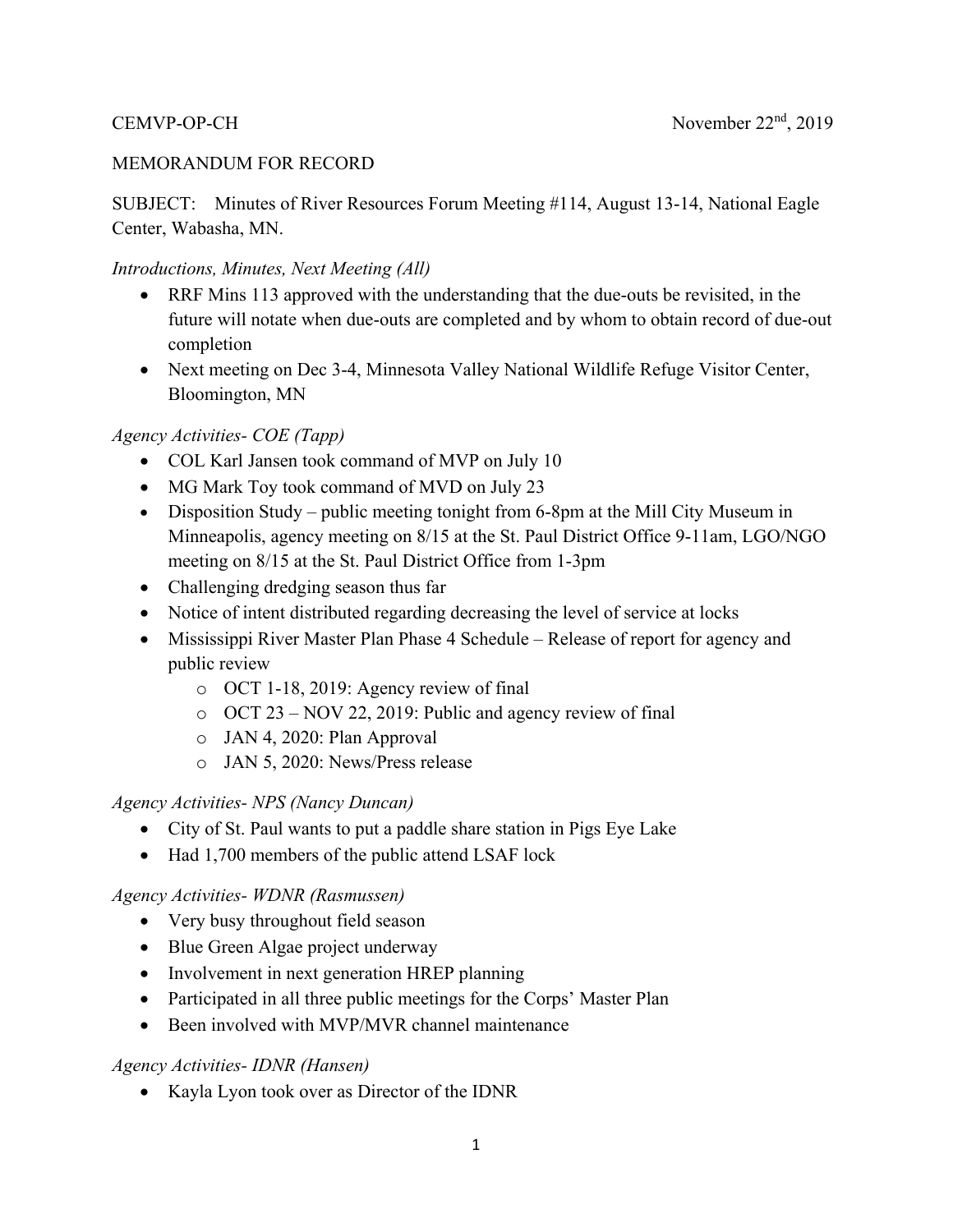*Agency Activities- MDNR (Huber / Dieterman)* 

• Area Hydrologist (Bill Huber) in Lake City will retire on September 3

## *Agency Activities- FWS (Stefanski)*

- Winona District Administrative Technician position is vacant until we receive approval to fill
- La Crosse District Administrative Technician position is vacant until we receive approval to fill
- McGregor District Brandon Jones is detailed to the Regional Office as Region 3's Hunt and Fish Chief for 90 days, Wendy Woyczik is acting District Manager
- Regional Chief of Refuges, Charlie Blair, retired on August 2<sup>nd</sup> 2019; Suzanne Baird will be acting until the position is filled
- Fall sampling of sediment cores completed in Pool 4 to assess food availability, Mike Griffin (retired IDNR) volunteered to help
- Most public use facilities were under water for much of the spring/summer, damages being assessed
- Headquarters/Winona District are planning to move into a new building sometime in early 2020
- McGregor District is working with the State of Iowa to acquire the buildings and surrounding acreage at Luster Heights with the intent of relocating the McGregor District offices there in the future

## *Agency Activities – MnDOT (Phenow)*

- Patrick on paternity leave for the next month or so
- Received additional funding but not much for bonding
- $\bullet$

# *Agency Activities – LPLA (Main)*

- Section 1122 line item passed through the house, \$7.5mm for all Sec 1122 pilot projects (10) in FY20
- Reaching out to State legislators for funding in FY21
- Awaiting finalization of the feasibility study for the Head of Lake Pepin Sec 1122 project

# *Navigation Work Group Activities (Cottrell)*

- Dock below the La Crosse Railroad bridge is still in permitting
	- o Original dock was taken out, new plans were drafted and submitted
	- o This is the only thing that the NWG has been focused on within the last six months
- Bill Huber questioned whether the Navigation Work Group would deal with barge fleeting permits, there's a fleeting permit out for review near Carlson Island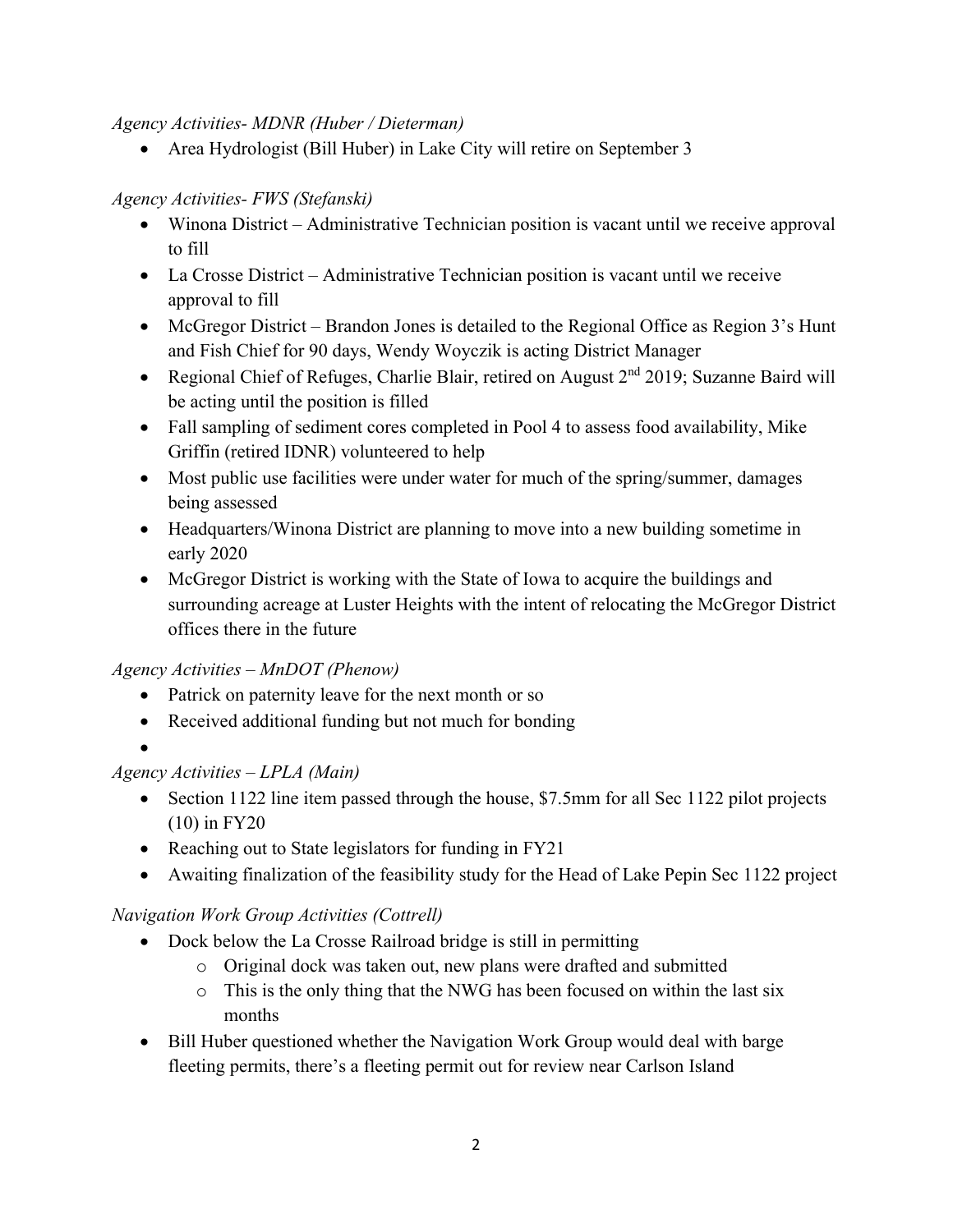- o Dan Cottrell expressed that barge fleeting is dealt with in the Regulatory Office under Section 10, the NWG wouldn't have a handle in it unless the RRF requested that the NWG look into something specific to barge fleeting
- o Paul mentioned that in the past the NWG looked into the recreational docks along the LDB near Red Wing, MN
- Dan Dieterman questioned whether or not there has been any consideration as to having the Corps set buoys instead of the USCG
	- o Dan Cottrell expressed that the Corps does have the ability to place buoys without review from the USCG, though funding is in question
- Dan Cottrell discussed the potential of sharing grounding reports with partners with the USCG, USCG wants clarification on the order of magnitude (how many people) would like to receive the grounding reports and which specific information would like to be received
- Kurt Rasmussen asked if there was someone agencies could contact for stray buoys, Dan Cottrell mentioned to share the information with him and he will engage the USCG

## *Pool 10 In-Water Placement After Action Review (Kimmel)*

- Sequence of events:
	- $\circ$  17 Jun (Mon) survey of McMillan Island conducted, later than desired due to high water limiting access to landings throughout Pool 10
	- $\circ$  18 Jun (Tues) scrambling to get data processed for the dredge GZ to mobilize to Fisher Island for critical dredging, server down intermittently haven't seen the McMillan Island survey
	- $\circ$  19 Jun (Weds) server back online, able to view survey of McMillan Island and begin internal discussions regarding channel maintenance priorities; McMillan Island is determined the highest priority and the dredge GZ begins preparing to mobilize
	- o 20 Jun (Thurs) dredge GZ is mobilizing to McMillan Island, interagency discussion held between COE (Steve Clark, Dan Kelner, Scott Goodfellow and Zach Kimmel), FWS (Brandon Jones), and IDNR (Kirk Hansen) to analyze potential solutions for dredged material placement
	- $\circ$  21 Jun (Fri) COE completes on-site visit to McMillan Island to stake locations for potential placement, thalweg placement was later deemed the best immediate alternative by COE, FWS, and IDNR given the circumstances
	- $\circ$  23 Jun (Sun) dredge GZ begins the dredging project
	- $\circ$  24 Jun (Mon) OSIT meeting held at the dredging project between COE, FWS, IDNR, and WDNR; invitation was distributed to the entire OSIT
	- $\circ$  28 Jun (Fri) face-to-face partnering meeting held at the FWS Visitor Center in Brice Prairie, dredge GZ completes dredging project and mobilizes to MVR
	- $\circ$  1 Jul (Mon) post dredge survey was completed revealing ~64K cy removed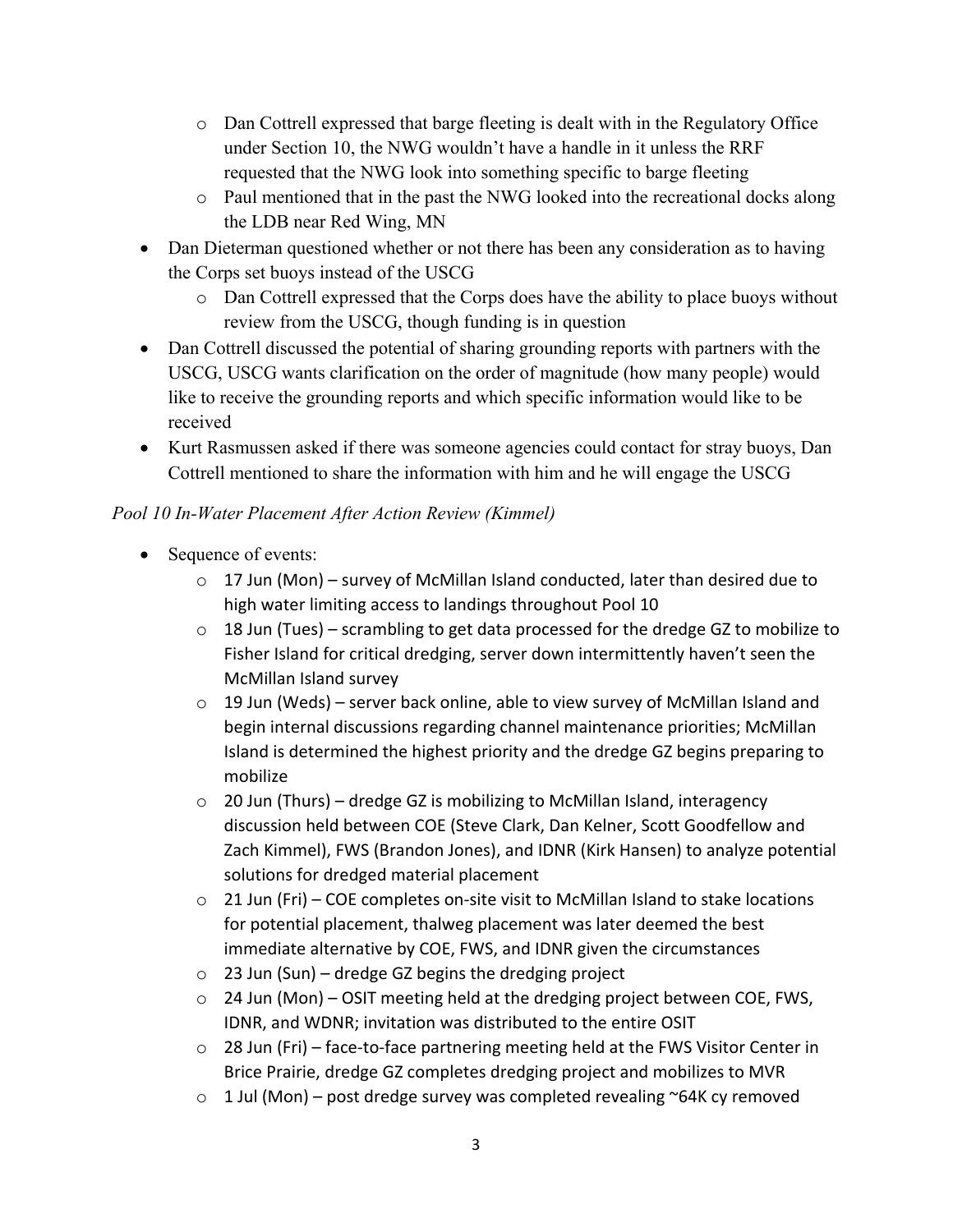- o 2 Jul (Tues) tin‐to‐tin comparison was completed revealing ~37K cy remained settled within the thalweg placement matrix
- Current activities:
	- $\circ$  COE working with IDNR on finalizing the 404(t) permit for placement of material in‐water
	- o COE collecting additional hydrographic data within and well below the placement matrices for further analysis
- Bill Huber suggested getting sites identified earlier and get them permitted
- Dan Dieterman noted the impounded system is filling in and it would be good to have a model to show what the system could look like in 40 years. He also wondered if we should go back to shoreline placement.
- The Corps agreed to host a workshop during the winter to discuss potential shoreline nourishment locations and other potential ideas for dredged material placement

## *Channel Maintenance Program Activities (Tapp, Cottrell, Kimmel, Hendrickson, Machajewski)*

- Very challenging navigation season thus far, started later in the season and very quickly
	- o We've gone through a lot of funding thus far, though did receive an additional \$1.5mm from the St. Louis District
	- o Have put together requests for supplemental funding for flood damage, estimate that ~\$12.4mm shortage in channel maintenance needs due to flood damage which was a combination of dredging and excavating temporary placement sites
- Dredging Update (Dan)
	- o Utilized a variety of different resources to address channel concerns including Rock Island District's Government Mechanical crew, IDIQ unload contractor, purchase order contractors, sole source contractor (Newt, Lost Island Excavation)
		- Asked Newt Marine to shut down the Lost Island Excavation before completing as Fisher Island was critical and needed to be addressed (initially planned for the dredge Goetz), eventually Newt Marine ended up dredging Fisher Island and placing material at Lost Island (left 20K cy on the island that wasn't excavated)
	- o Still have a lot of concerns throughout the District, though we're currently addressing our two biggest concerns which are Lower Approach to LD6 and Cannon River
		- CM1 is dredging Lower Approach to LD6 and dredging 24 hrs per day, 5 days per week
		- CM2 is dredging Cannon River and dredging 12 hrs per day, 5 days per week
	- o Throughout the season we have dredged to 12' with the dredge Goetz, but most other jobs have been dredged to 11' due to the number of critical locations and the need to get them dredge as soon as possible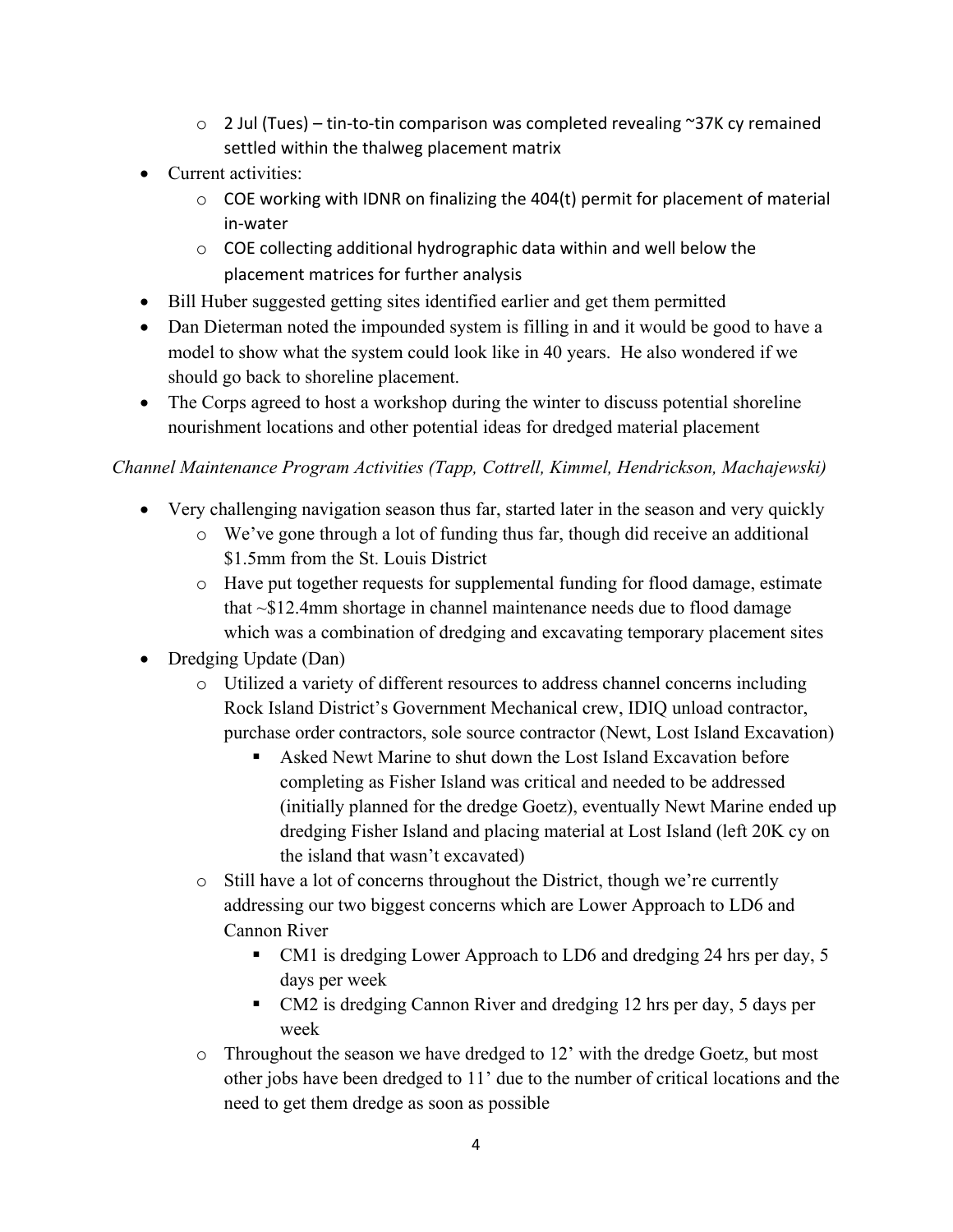- o Four Mile Island is a new dredge cut that will likely need to be addressed at some point this season
- o Greg Genz asked what's realistic to dredge under the unscheduled portion of the dredge schedule
	- Dan Cottrell expressed that we're still in the middle of our dredging season, so hopefully we will be able to begin dredging to a 12' depth
	- Steve Tapp expressed that budgets are a limiting factor in the amount of material we can dredge yet this season, but a larger factor is likely the limited dredging resources we have available
		- Also mentioned that this may not be a record dredging season for us due to the lack of dredges available and that we could end the season with pretty poor conditions
- o Greg Genz expressed that tonnages this year to date are 13% of the 5-year average throughout the District
	- Also expressed that we need a better system for establishing what closures and limited tow configurations cost the Navigation Industry
- o Sara Strassman asked whether the Sand Slough cut was on the schedule, Dan confirmed that it is listed under the unscheduled part of the dredging schedule and we're working through the environmental compliance right now
- o Sara expressed that WDNR wants to get the sediment samples rerun as there were some exceedances on the WDNR side
- Placement Site Management (Zach):
	- o Dredged material management (DMM) has been a major concern since late spring
		- $\blacksquare$  Held an internal DMM call on 5/23 to ensure that resources were prioritized to areas of greatest concern, at that time Pools 2, 3, 5, 6, 9, 10 (bank swallows were an issue)
		- $\blacksquare$  Held a DMM call with partners on 5/31 to bring agencies up-to-speed regarding conditions and what priorities are as well as solicit feedback regarding different placement alternatives
		- $\blacksquare$  Held a LP10 DMM call with partners on 6/20 to discuss different placement alternatives for the dredge Goetz job at McMillan Island, followed by an OSIT meeting on 6/24
		- Held a face-to-face DMM partnering meeting on 6/28 in Brice Prairie, WI at the FWS Visitor Center
		- $\blacksquare$  Joined the LP10 HREP call on 7/23 to continue discussion regarding potential placement throughout LP10 under the O&M authority
		- $\blacksquare$  Held a McGregor Lake call with partners on 7/25 to continue discussion regarding potential placement in McGregor Lake under the O&M authority
		- Held a Pool 3 DMM call with partners on 7/26, followed by a Pool 3 OSIT meeting on 7/31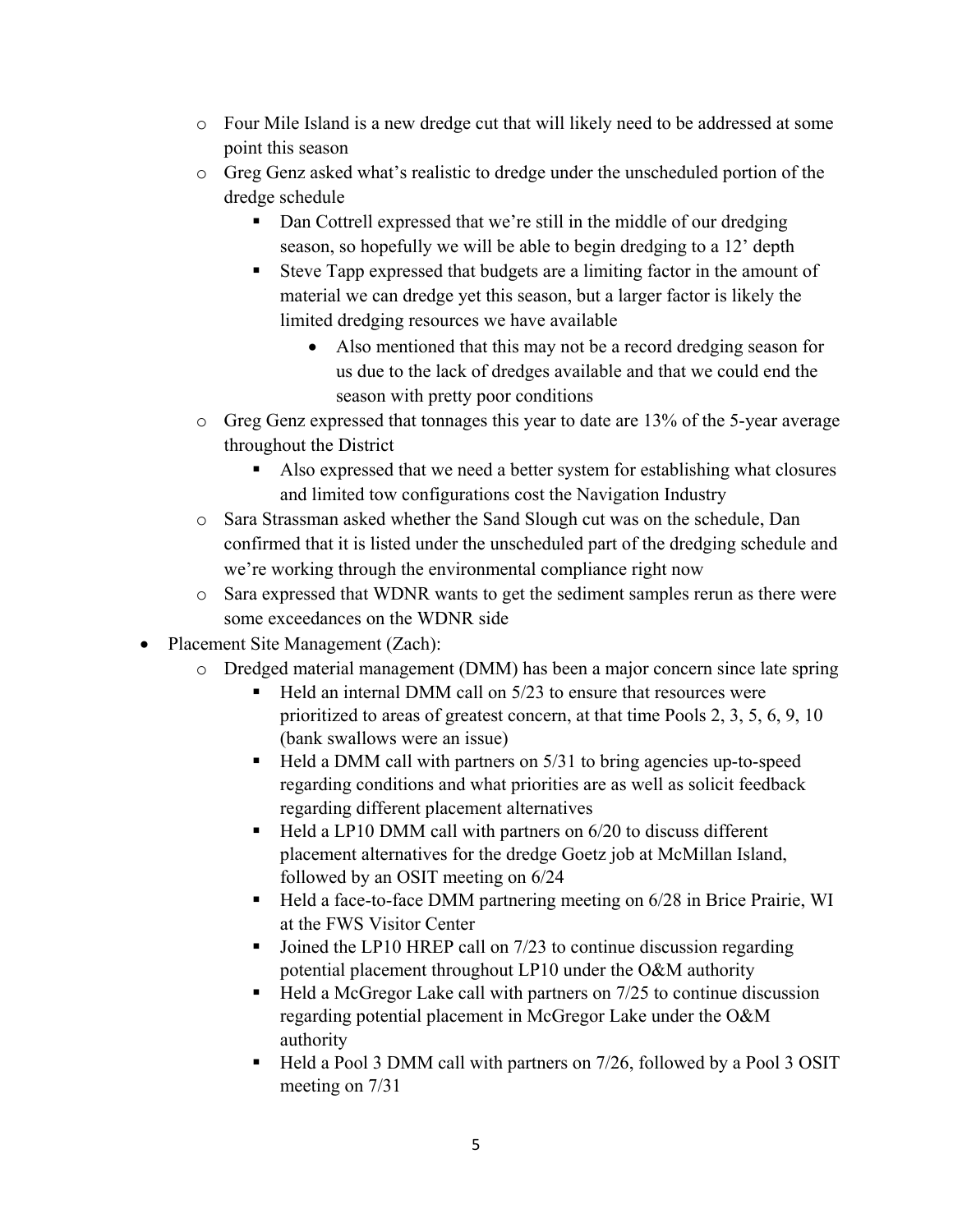- THANKS! To the partners for all of the time and involvement and for helping us to reach solutions this season, things could have been a lot worse but working together we've minimized impact to the environment and the navigation industry
- $\circ$  M&R has been very busy this season between dredging and placement site work, began site preparation mid-May and we have worked scheduled for the next month or more
	- Making it a point to get ahead with site shaping into the fall, anticipating that we will have another heavy (and potentially early) dredging season next year
	- Most of the site preparation has been for hydraulic placement and a couple sites (Reads Landing and Grand Encampment) were shaped twice to ensure that they were ready for placement later this fall or early next spring
	- In addition to preparing sites for hydraulic use, the Hastings placement site has been configured for mechanical placement (brought in breaker rock and class 5 to establish a truck turn-around for hauling material)
		- This site is identified in the CMMP, but hasn't been used since 1992
		- Wetland delineation was completed in 2015, environmental compliance review was completed in 2019
		- Capacity is limited to 10-15K cy
- Long-term planning (Paul): site excavations, dredged material management plans
	- $\circ$  Lost Island Excavation left  $\sim$ 20K cy of material due to channel maintenance work, currently working on final shaping/seeding
		- Boat landing will likely be closed throughout Labor Day Weekend
			- Expressed also that there's potential to close the landing due to an IDIQ unload of Above West Newton, Paul mentioned that the landing will likely be closed throughout the remainder of the year
	- $\circ$  Corps Island Excavation removal of  $\sim$ 500K cy of material; will be working 6am Monday through 6am Friday, Contractor is not allowed to work weekends per their agreement with the Prairie Island Indian Community
		- Will hold an OSIT prior to construction to assess condition of the Bank Swallow nests
		- Contractor will hold the preconstruction public meeting on August 21
		- We will likely have to shut down the contractor for two weeks for channel maintenance dredging and this is allowed per the contract
		- Anticipate that work will begin on August 26
	- o IDIQ Contract Excavations looking into the potential of excavating Above West Newton or Lost Island to West Newton Chute
		- Hope to have a task order awarded by the end of the FY for this work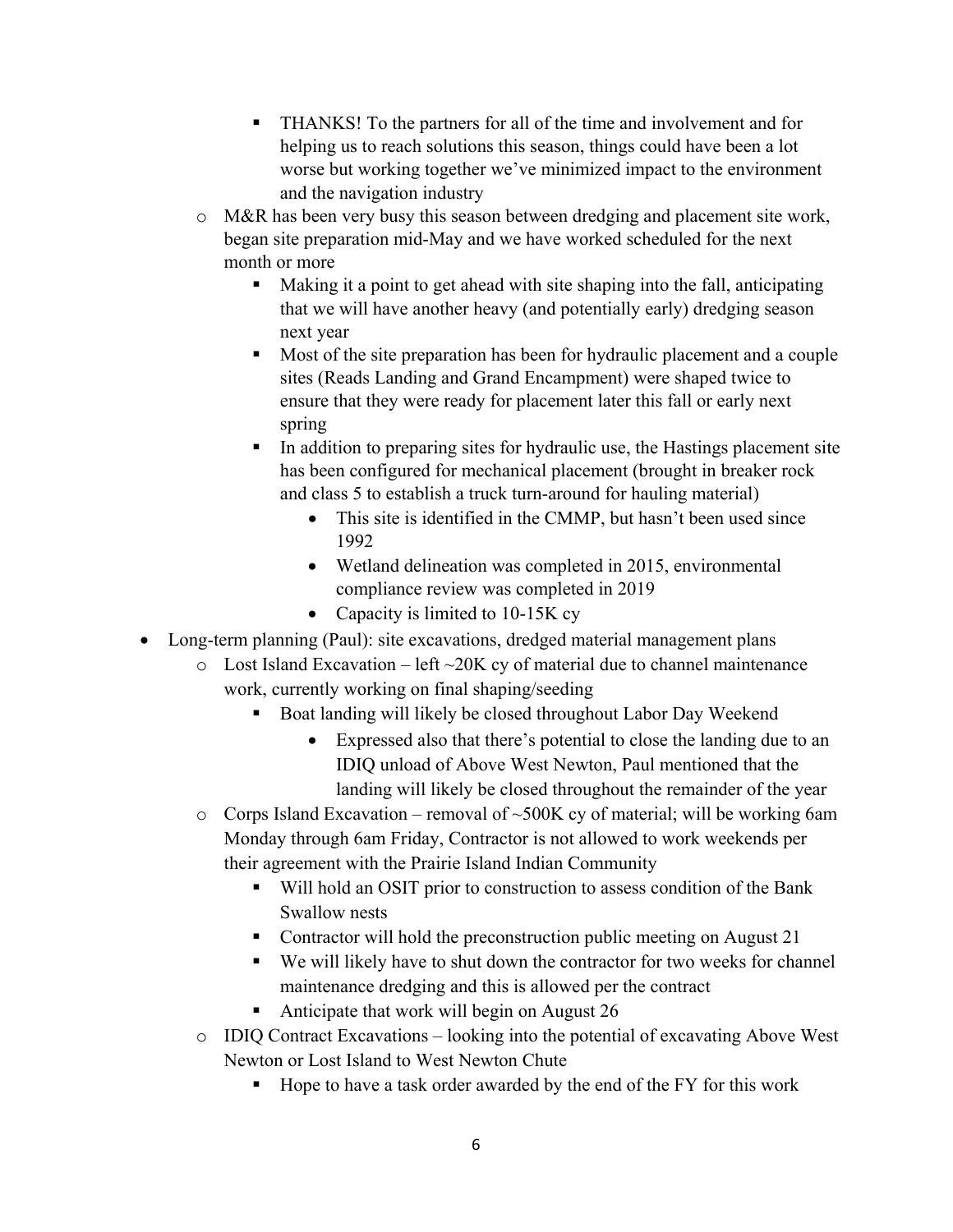- Dakota Island partial excavation will be deferred until capacity is restored at the Trempealeau placement site
- **Lower Pool 2 temporary placement sites are a top priority once a** permanent placement site has been identified
- Reads Landing and McMillan Island are also on the horizon
- $\circ$  Lower Pool 4 DMMP have established a base plan for which every other alternative is to be compared, base plan only consists of utilizing Federal property
	- Have met with the City of Wabasha face-to-face twice this spring and have now established biweekly phone calls
	- Public status meeting will be held in the near future, possibly as soon as next week
	- Agency review of the draft document likely spring of 2020 and public review of the draft document likely summer of 2020
	- Sara Strassman asked if we would look into unloading the Alma site to restore capacity
		- Paul mentioned that restoring capacity at the Alma site was considered to be added under a potential Section 217 agreement
- $\circ$  Pool 5 DMMP working with a willing seller to acquire up to 1,000 acres of property for dredged material management; offer-to-sell was presented to the landowner on August 8
	- Landowner hopes to sign the offer-to-sell by 14 August
	- Received approval of the draft report from MVD in July, anticipate report to be released for agency review and public review within the next couple weeks
		- Hope to finalize the report this fall following public meetings
- o Pool 6 DMMP draft report is currently under Corps review by Rock Island District, anticipate public meetings sometime in the fall of 2019
	- Would like to expand the Homer site and potentially expand the Winona Harbor site, if additional capacity is needed would look to partner with the Winona Port Authority and potentially fill some of the pits in the area
	- Plan relies on beneficial use removal to restore capacity
- o Future DMMP's Pool 3, Upper Pool 4, Pool 9, Pool 10

## *Pool 2 Projects – Channel Modification, DMMP, LD2 Embankment (Novak)*

- Presentation as attachment
- Channel Modification
	- o Clay Tallman will be taking over as PM for Channel Modification project
	- o Phase I rock structure contract awarded to Newt Marine; completed lower rock structure, need to complete upper rock structure by November 30, 2019
		- Anticipate mobilizing to construct the second rock structure next week
		- Met Council Sewer outfall was complete August 12.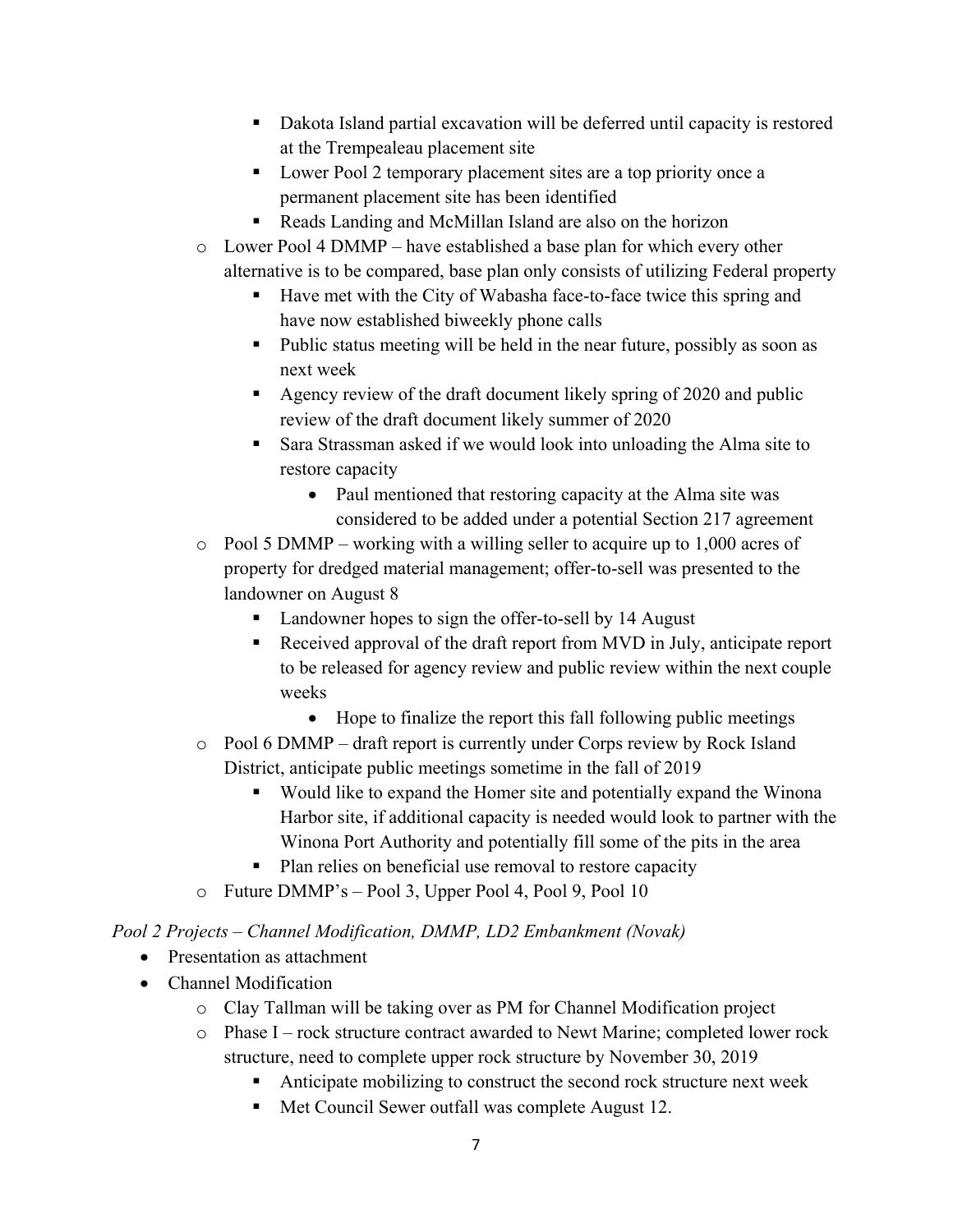- DMMP
	- o Clay Tallman will be taking over as PM for the DMMP
	- o Obtained MVD approval to release the document to the public
	- o Draft report is currently being reviewed by MDNR
	- o Anticipate releasing the draft report to the public sometime in September
	- o Plan to finalize report and obtain FONSI in November
	- o Two public meetings anticipated, likely two weeks after the draft report is released to the public, one near St. Paul and one near Cottage Grove
- LD2 Embankment / O&M Island
	- o Intent is to utilize granular and fine material from channel maintenance and construct an island that would protect the upstream side of the embankment
	- o Likely send to MDNR in September / October timeframe
	- o Also looking to schedule a meeting with MDNR in the near future
	- o Funding is coming from C&H and Locks and Dams.
	- $\circ$  Jim Fischer asked what the potential was to repeat this effort in other areas such as LD4
		- Steve Tapp responded that Channels  $&$  Harbors is willing to look into similar options throughout the District, though there may be more cost effective ways to manage dredged material in other locations

# *Section 204 Projects & 1122 Pilot Projects Update (Novak)*

- Presentation as attachment
- Pigs Eye Lake
	- o Feasibility study was approved by MVD last fall
	- o Project delivery team has begun working on plans and specs
	- o Estimated contract award June/July 2020
	- o Greg Genz mentioned concern with some of the feedback that's been in the press recently, referencing the project in a very negative light. The Corps is not anticipating political issues because the project is supported by resource agencies.
- Head of Lake Pepin
	- o Working on two separate TSP's, one under Section 204 and one under Section 1122
	- o Section 1122 offers more features due to the additional cost incurred by the Corps
	- o Looking into O&M island options in Wacouta Bay
	- o Complete draft feasibility report in the fall of 2019, finalize feasibility report in the winter of 2019
	- o Sign PPA with WDNR in spring of 2020
	- o Complete plans and specs in fall of 2020
	- o Award contract winter of 2020
	- o Begin construction spring of 2021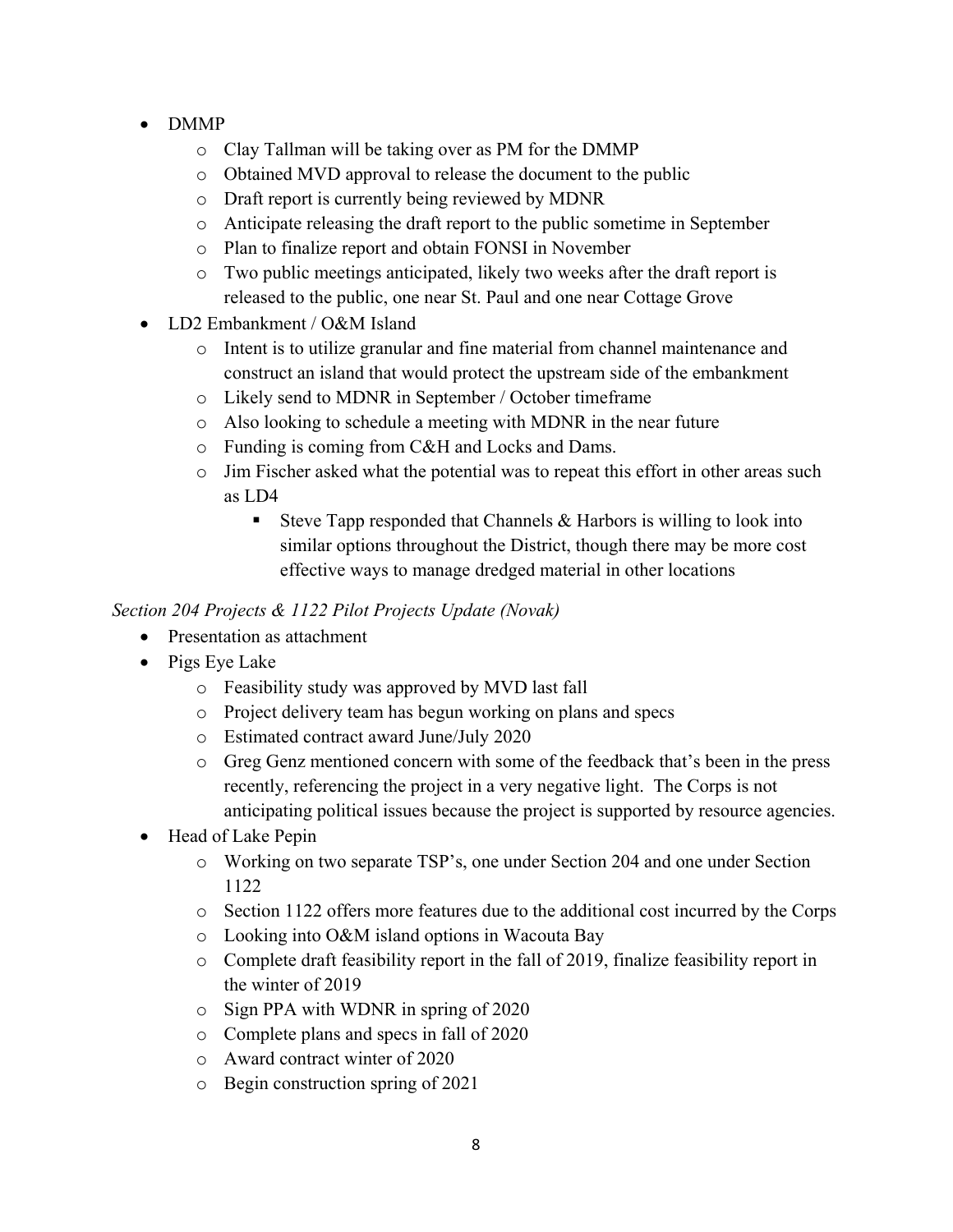o Current plans show an estimated 300K-400K CY of sand needed for island construction

*Upper Mississippi River Restoration (Novak)* 

- Presentation as attachment
- $\bullet$  FY20 Work Plan \$33.3mm
- FY19 allocations \$33.3mm / \$7.99mm MVP
- UMRR workshop to be held in May
- $\bullet$  Harpers Slough will look to repair W2 island
- Conway Lake awarded to Kayou project needs to start in 2020 be completed by 2022
- McGregor Lake working with an A-E contractor right now to complete the plans and specs, contractor is going to be utilized as a drafting service
	- o Discussions regarding potential placement under O&M continue
- Bass Ponds received feasibility approval late from MVD, contract should go out for award in the next couple days
	- o Total anticipated project cost between \$3-5mm
- Lower Pool 10 site visit planned for August 29
	- o Discussions regarding potential placement under O&M continue
	- o Team is coordinating closely with Lower Pool 10 Channel Management Study team
	- o TSP anticipated in October 2020
- Reno Bottoms project delivery team will kick things off within the next couple weeks
- Pool 8-C rock sill repair and Peterson Lake repair anticipated in the not too distant future, rock has been delivered to Brownsville and Alma

## *Fish and Wildlife Work Group Activities (Stauffer)*

- Heavily focused on selecting the next generation of HREP's
- Had one meeting since the last RRF, was a kick off to the selection process regarding the next generation of HREP's
	- o Reviewed guidance provided by the HREP planning team and coordinating committee
	- $\circ$  Discussed the habitat needs assessment (2) and how that will be incorporated into the selection process
	- o Discussed approaches for the selection process, whether or not to use fact sheets and how to rank projects
		- Also discussed the potential of identifying different types of projects, whether aquatic or terrestrial, and assigning folks to look into different options/locations/projects that would fulfill the objectives of that type of project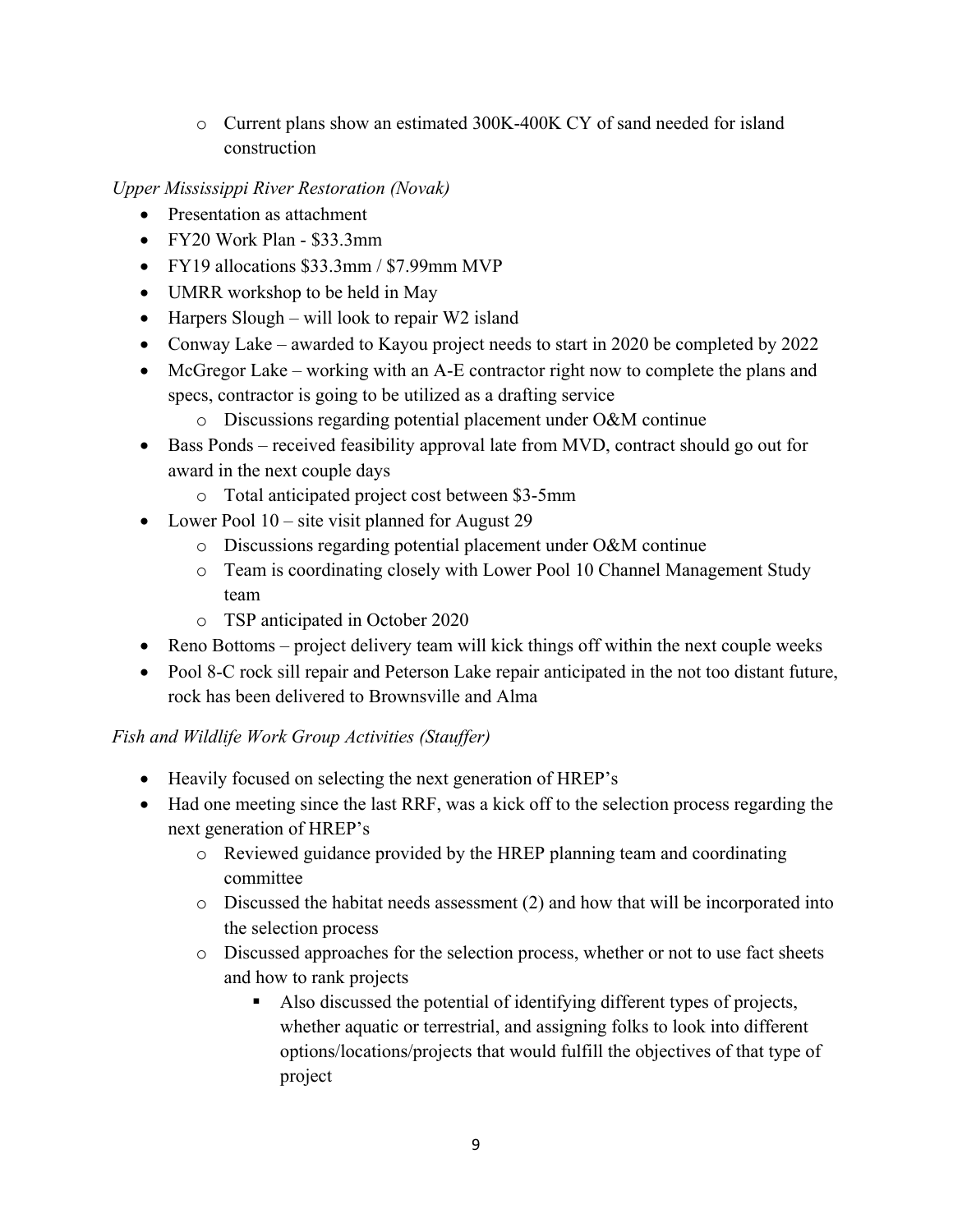- Resolution was for the group to compile ideas of different locations where there are restoration needs and identify said locations on a map revealing the proposed project area
- Next meeting will be held August 27, goal is to identify a small group of projects that the FWWG can take into fact sheet development
	- o UMRCC would like to evaluate projects in February 2020
	- o Would like to have the new fact sheets endorsed by the RRF at the December 2019 meeting
		- Steve Tapp questioned whether the RRF would be endorsing fact sheets, or the ranking of the fact sheets, believes that historically the RRF hasn't endorsed fact sheets rather the ranking
		- Jim Fischer proposed reviewing fact sheets at the December RRF and having a 30-day review for endorsement beginning at that time
		- Steve and Jim agreed to an expedited review for endorsement if required due to the short time the FWWG has to turn the fact sheets around
		- FWWG will provide a list of projects that they're working on at the December RRF, though fact sheets may not be developed
			- Have half hour discussion at the December RRF to discuss projects
		- Consensus was that the FWWG will provide a recommended sequencing to the RRF for endorsement, the RRF will then review the sequencing of the projects and endorse if agreed upon

## *Water Level Management Task Force (Stefanski)*

- Presentation as attachment
- Last met on June 19
- Megan Moore provided climate change presentation. Agreed to have Megan give that presentation to the RRF at the December meeting if she's available.
- Teresa Newton provided mussel presentation
- Discussed drawdown triggers, which was prompted from the UMRBA workshop
	- o Discussions will continue at the next meeting
- Pool 5 business owner questionnaire responses (2 written responses) revealed that even in pools where drawdowns occur, folks don't know what a drawdown is
	- o Important to communicate with the public well in advance of drawdowns
- Will meet next on September 24

# *UMRBA Flood Risk and Sediment Management PAS (Wallace)*

- Have held a series of public meetings: six meetings scheduled throughout the UMR, four meetings conducted thus far (Hannibal, MO; Muscatine, IA; Dubuque, IA; Winona, MN)
	- Winona, MN was the meeting with the lowest attendance
		- o Goal to engage local folks and see what their perspective is on drought, flooding, and sediment movement
		- o Received consistent feedback that the river is changing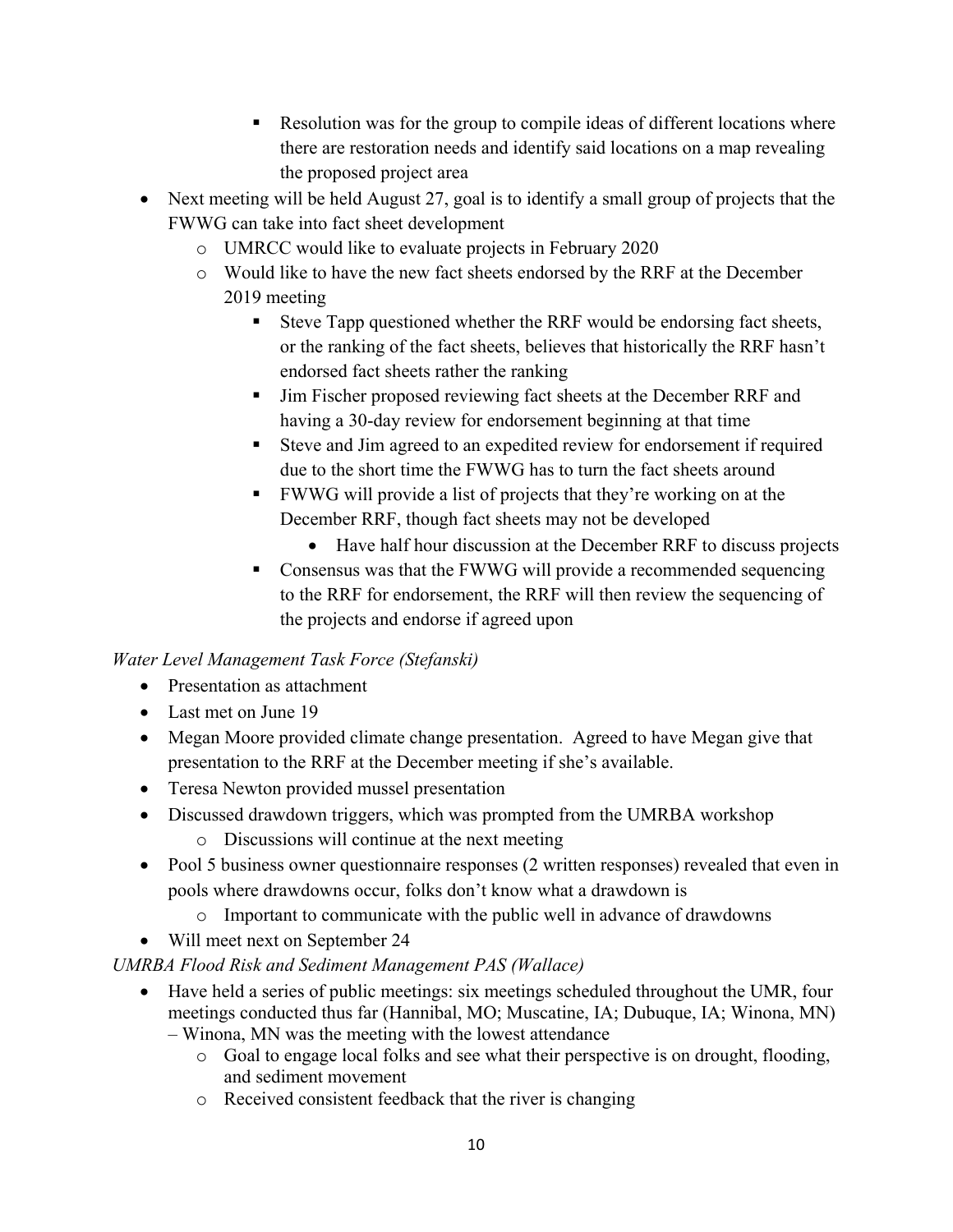- o The Iowa Watershed Approach was discussed at three of the four meetings as being a good model for how to approach watershed management
- o The issue of sediment was consistently integrated with feedback regarding both drought and flooding
- o Received positive feedback regarding the format of the meeting and the opportunity provided to discuss the issues/concerns at hand
- Met with OMB and ASA's office in late July
	- o Strong signal of support to Section 729. Not sure of FY20 funding, but believed to be a top level priority.
- Discussed the establishment of a habitat model and a sediment model
- UMRBA and Corps to meet next week and will layout the plan for the next year
- Steve Tapp mentioned the need to work with PAO to ensure wide distribution of the meeting to increase attendance

## *Recreation Work Group (Strassman)*

- Presentation(s) as attachment(s)
- Charter has been reviewed by everyone in the RWG, comments have been addressed
	- o Discussed whether or not the charter needs RRF endorsement, it was agreed that the work groups may decide how the charter is to be finalized and RRF endorsement is not required
- Sara will meet with Aaron McFarlane to discuss the NEPA approach to Pools 7  $& 8$
- Master Plan proposal to change beach zoning and NEPA are making it challenging to finalize the Pool 7 & 8 beach plan
	- o RWG would like to see beach plans finalized
- Recreational aspects came up in both the Master Plan public meetings and the UMRBA public meetings
- Had a discussion regarding agency policies for shallow drive motors and bowfishing tournaments
	- o RWG drafted talking points for good stewardship and sportsmanship for bowfishing tournament participants
	- o Zach Kimmel recommended that the RWG look into the economic benefits of the bowfishing tournament
		- Sara Strassman shared that the WDNR has conducted economic analyses in the past and will distribute that data throughout the RRF

## *Establishment of a Beneficial Use Work Group (Tapp/Fischer)*

- Steve Tapp mentioned that the Corps had an internal discussion last week, there was consensus that the topic is important to address but there wasn't consensus as to whether or not to formalize a work group
- WDNR has strong interest in attempting to expand beneficial use and see if there are different markets we're not tapping into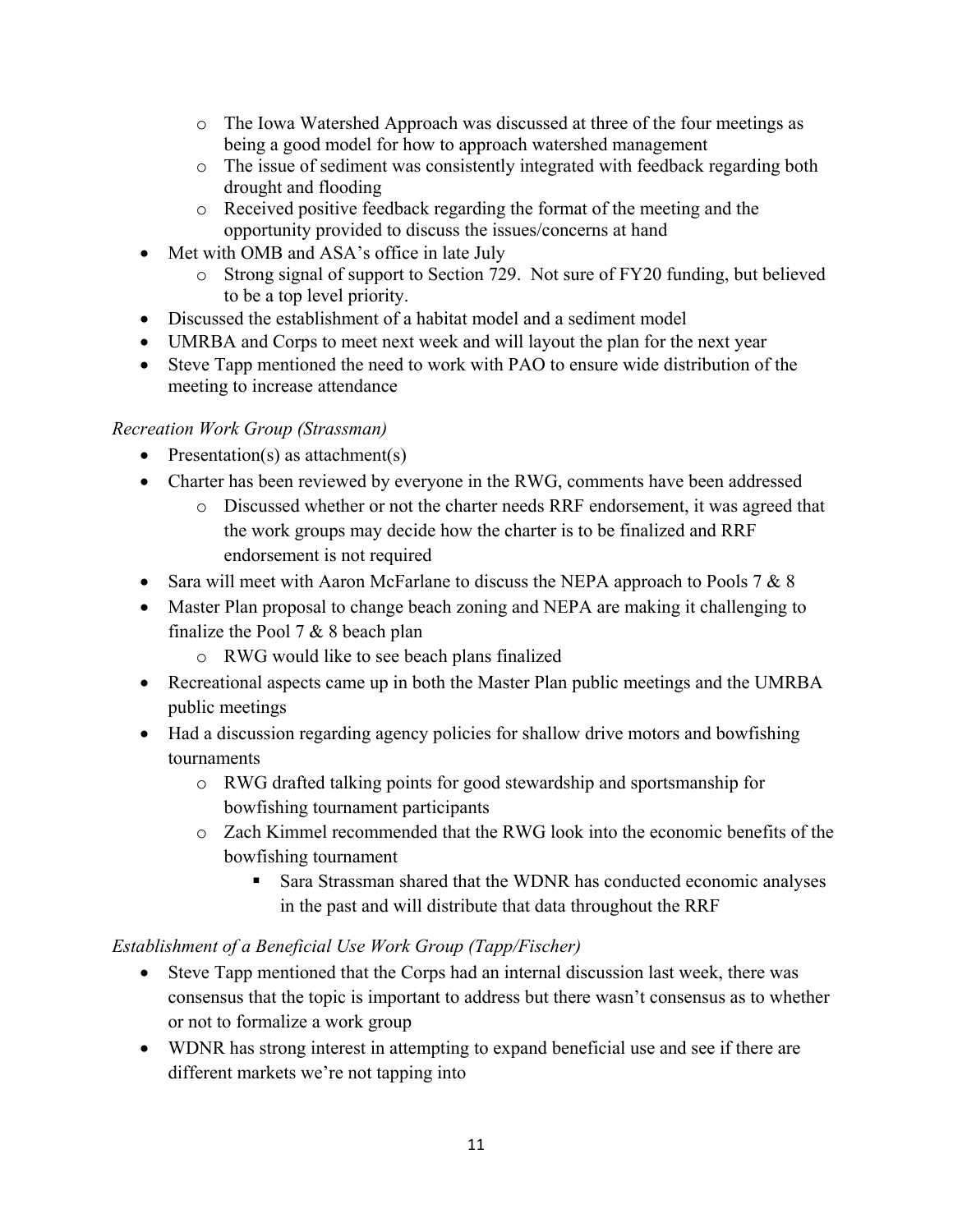- o Potential to bring in additional members such as Department of Agriculture and Department of Transportation
- o WDNR believes that this topic needs some intense focus to address
- Zach Kimmel mentioned that having a formalized work group may make it easier to prioritize the importance of beneficial use and sustain momentum
- Patrick Phenow supports the establishment of a beneficial use work group and would like for MnDOT to be involved
- Steve Tapp made motion on behalf of the Corps to establish a beneficial use work group and that the Corps would chair initially, Jim Fischer second the motion on behalf of WDNR, endorsed by consensus
- Next steps: hold internal Corps call to determine who needs to be involved with the work group, reach out to partners and ask for an individual from each agency be identified to participate in the work group, aim for initial kickoff meeting in October/November

## *Other Topics/Issues, Due-Outs, Future Agenda Topics (All)*

- Endorsement of emergency dredging language
	- o Steve Tapp provided proposed update to the emergency dredging definition, "emergency dredging is defined as dredging required to free a grounded vessel, remove shoals in the channel as a result of a vessel freeing itself, or to remove natural shoals in the channel arising from weather-related events and that prevent safe vessel passage. The emergency will continue only until an adequate channel depth and width, as determined by the Corps, is restored to allow vessel passage."
	- o WDNR recommended to add into the language that an adequate channel depth and width, as determined by the Corps and the OSIT
		- Steve Tapp mentioned that internal discussion would need to occur in order to modify that language
	- o Discussion was tabled until the next RRF meeting, will continue discussion in December
- Addition of McGregor Lake to MOU with WDNR
	- o Footprint of the O&M temporary stockpile of material is within the footprint of the HREP, so a separate endorsement from the RRF will not be required; MOU will be amended to include the addition of McGregor Lake
- Due-Outs: Carried forward from previous RRF meetings
	- o COE to forward 2014 Dredging Season AAR to the RRF upon completion (Tapp)
	- o MnDOT to reengage in discussions pertaining to modifying fill specifications for construction projects (Phenow)
	- o COE to provide one page write-up for RRF endorsement of Prairie Sand & Gravel (Kimmel)
	- o Corps will work with Law Enforcement from partner states to define a better way to create safety zones around dredges, specifically the dredge Goetz. (Cottrell)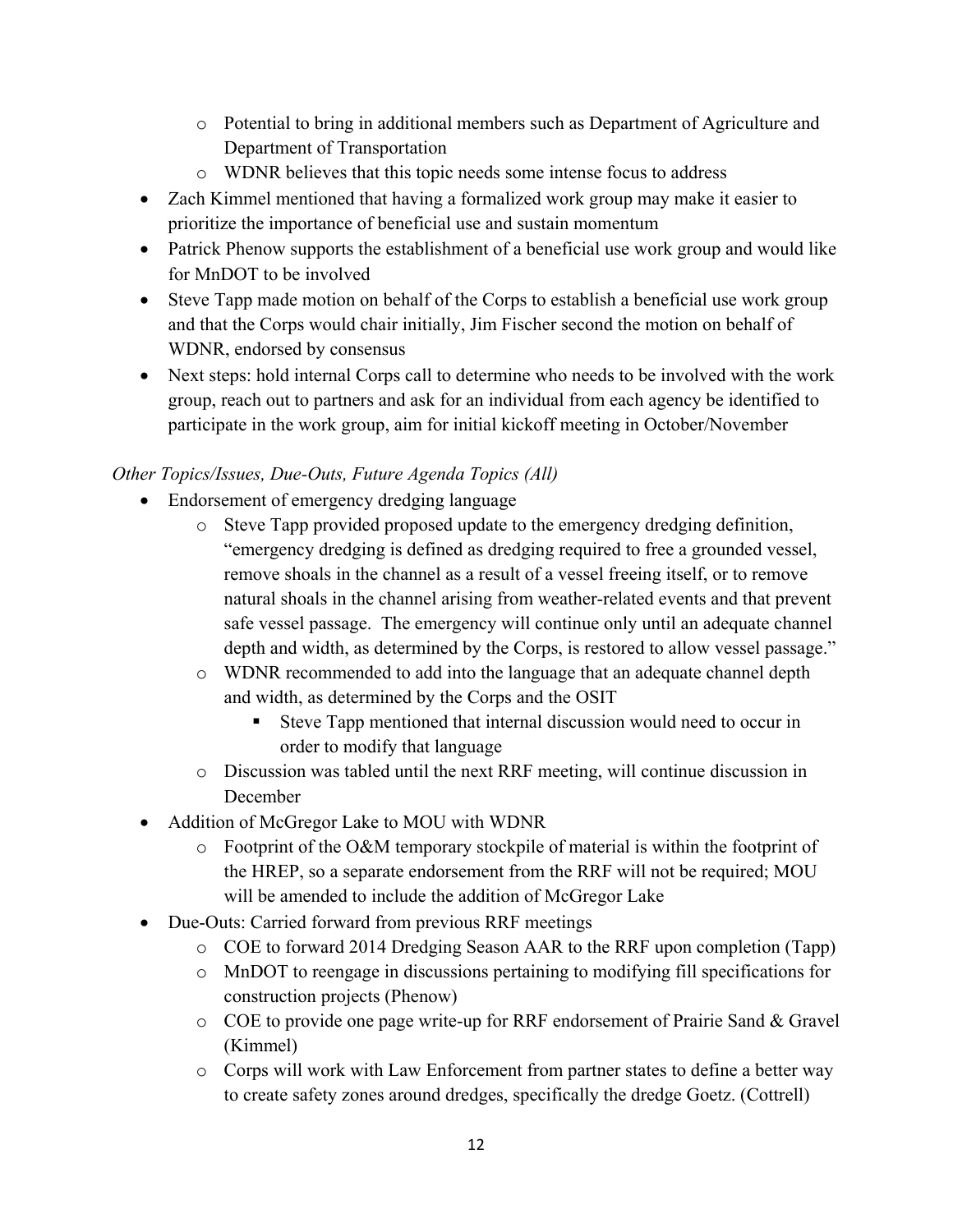- o Agencies discuss need for adding a Forest Management Work Group to the RRF and come up with ideas on how it would work. Reference "Resolution for Establishment of RRF Technical Work Groups" document in the CMMP. (All)
- o WDNR to schedule OSIT meeting in Pool 5 to inspect erosion areas (Strassman)
- o COE to reengage Federal Railroad Administration with NWG/RRF (Cottrell)
- o Follow up with IDNR regarding the potential of having a one day meeting in December Completed: Determined on August 14 that it's too challenging to cover all of the topics in one day
- o RWG will develop a recommendation to the RRF regarding the need for a programmatic NEPA document to cover beach nourishment and other actions at sites identified in beach management plans
- $\circ$  RWG to determine if it's worth recovering the St. Mary's user data, also need to determine the data needed to make recreation decisions on the river
- o Tom Novak will provide endorsement proposal to Steve Tapp and Jim Fischer regarding McGregor and Bass Lake Completed: Endorsement request sent to RRF in April 2019
- o COE will look into the feasibility of an O&M island in Sturgeon Lake Completed: Corps determined that it is feasible and we will continue to look into long-term
- o Zach Kimmel will put endorsement proposal together for Prairie Sand & Gravel
- o Jim Devlin will provide sediment sampling report from TRC to Jim Fischer to distribute to the RRF Completed: Sent immediately following RRF #113
- o Steve Tapp will speak with Dan Cottrell to discuss re-prioritizing sediment testing of channel cuts to potentially include the Lower Approach to LD6 and other areas in Pool 7 Completed on August 14
- o Dan Cottrell will obtain information from Matt Mackillop's replacement regarding the AtoNs study and provide a report to the RRF at the next meeting
- o Zach Kimmel to reach out to Burton Suedel to see if he is willing to potentially speak again at the RRF and if there have been more recent projects that may be applicable to the group
- Due-Outs: Generated from RRF 114
	- o Dan Cottrell will reach out to the USCG to discuss transferring funds to the COE to relocate buoys
	- o Partners interested in receiving grounding reports to provide Dan Cottrell a list of individuals to receive grounding reports and which information they'd like to be included (please assign one person from each agency to take the lead on this as to limit email traffic to Dan)
	- o Zach Kimmel to schedule interagency workshop winter 2020 to discuss potential shoreline nourishment locations and other potential ideas for dredged material placement
	- o Steve Tapp will assess and update due-out list